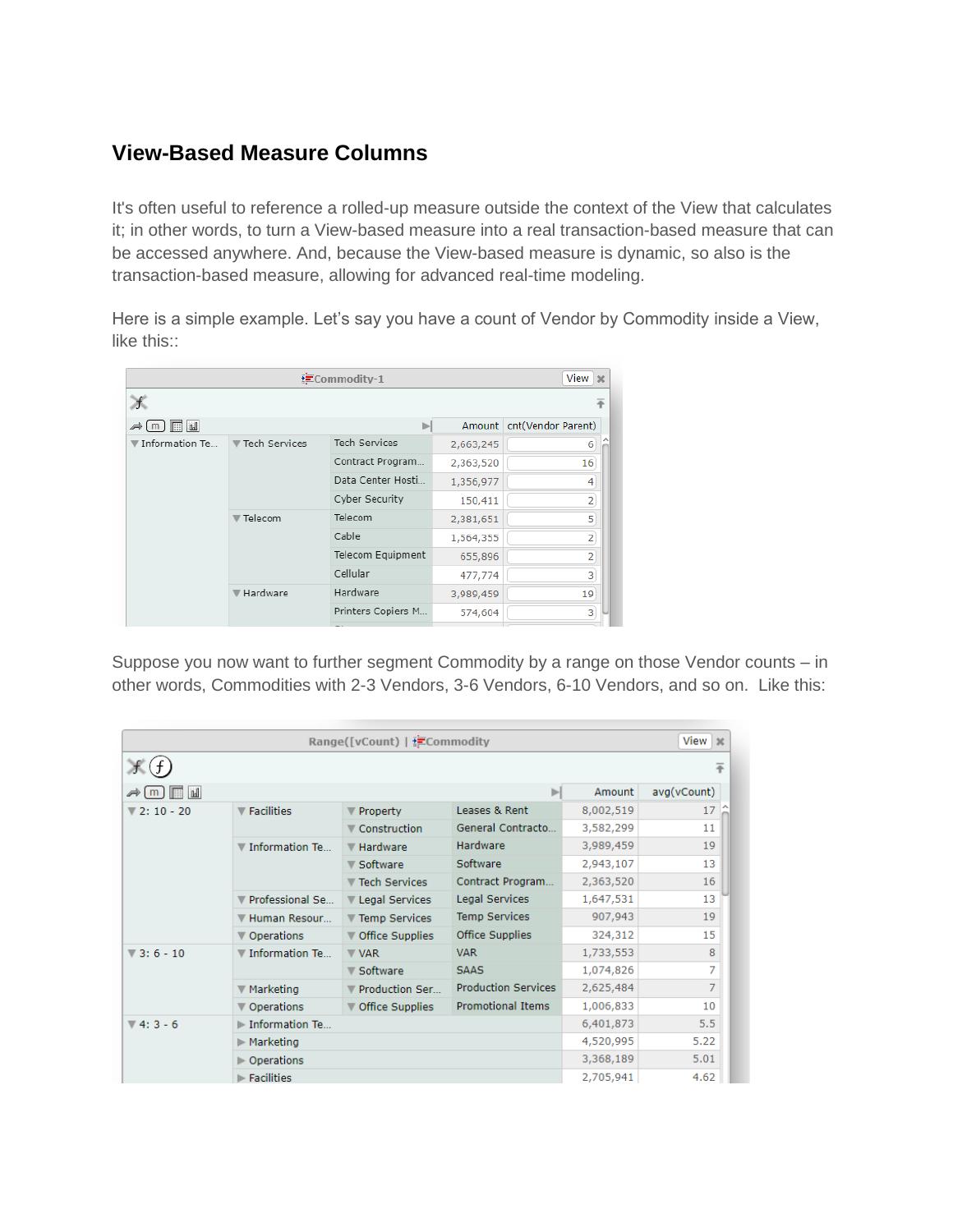In the general case, you would have to manually connect the count of Vendor by Commodity back to your source data, for example by dumping it out and then reading it back in as a new dataset. That has the disadvantage that you would need to perform this manual step on every data refresh, or every time you wanted to modify the source View with amended counts (by filtering it, for example). Of course, with Spendata you could build a script-only Column that computes the result directly, and that would work for refresh. It wouldn't respond to real-time filtering, though, and it is difficult to construct.

That's where View-based measure columns come in. We derive the new column right from the View menu, like this:



We name the new measure and identify its source measure within the View:

| ×                  | Derive measure column from View measure                                                |
|--------------------|----------------------------------------------------------------------------------------|
|                    | Derive a new Column in dataset "ap" that is based on a rolled-up measure in this View. |
|                    | More info                                                                              |
|                    | Name for measure column:<br>vCount                                                     |
| Amount             | [click to select]<br>View measure:                                                     |
| cnt(Vendor Parent) | Next                                                                                   |
| Count              |                                                                                        |

And the measure is created. To build the final View above, we create a Range Column based on the new vCount measure and then crosstab Range by Commodity. Note that we use avg(vCount) inside the View, so that values will be meaningful for intermediate nodes and not summed for leaf nodes.

## **Dynamic Filtering**

Now for the fun part – filtering the source View. If we were to filter the View in which the View-based measure column is defined, the following occurs: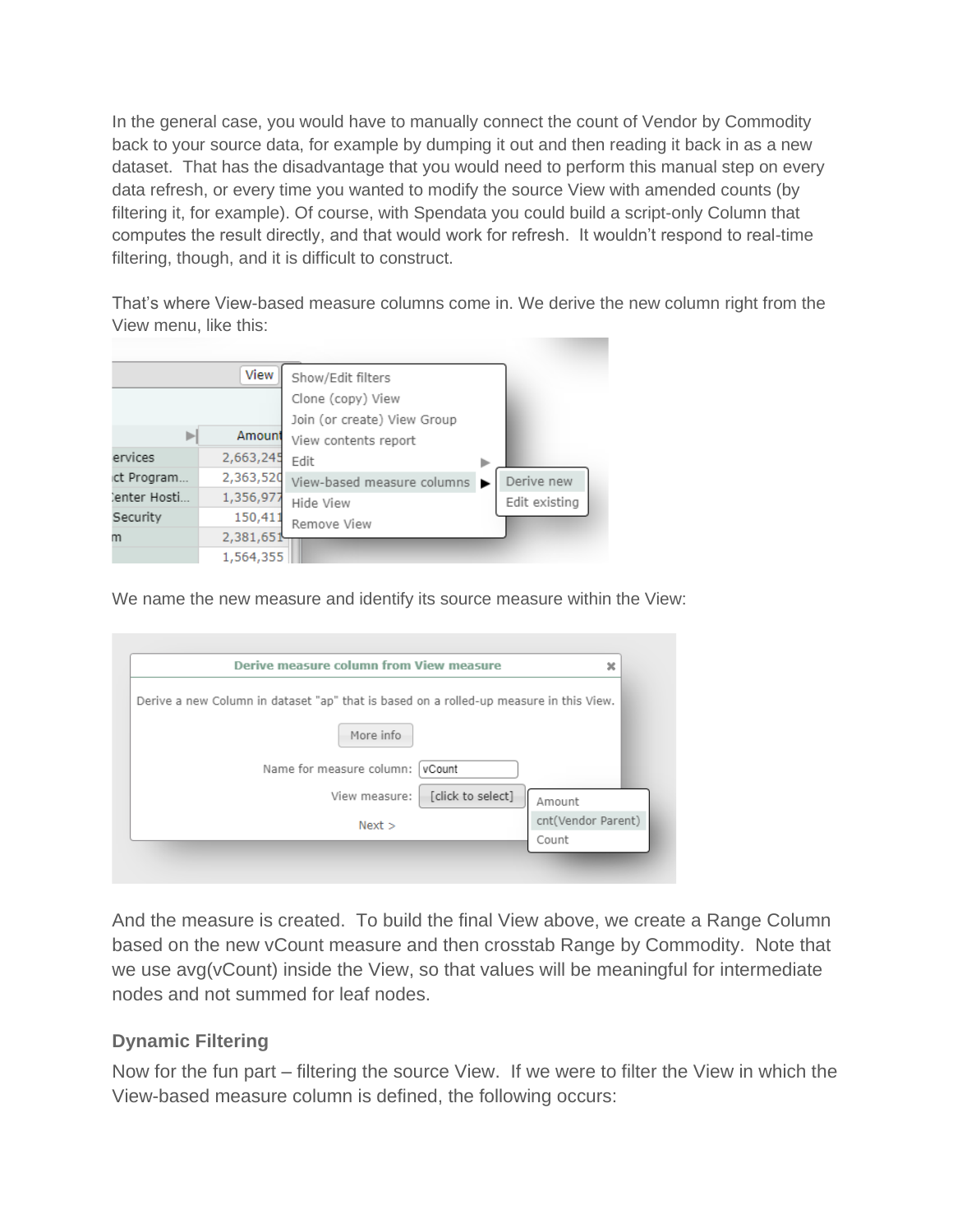- 1. The View is filtered.
- 2. The View-based measure column "vCount" is re-derived.
- 3. The Range column based on vCount is re-derived.
- 4. The crosstab of Range by Commodity is re-calculated.

So now we have a real-time mechanism for driving models dependent on the Viewbased measure – an incredibly powerful capability.

For example, here we've filtered the source View by GL "Consulting", illustrating the cascading effects:

|                                                 |                   | <b>GL Display</b>                                    |                         | View   %                              |                          |                           |             |                                |
|-------------------------------------------------|-------------------|------------------------------------------------------|-------------------------|---------------------------------------|--------------------------|---------------------------|-------------|--------------------------------|
|                                                 |                   | $\rightarrow$ f(f)                                   |                         |                                       | Ŧ                        |                           |             |                                |
|                                                 |                   | $\Rightarrow$ [m] $\Box$ M                           | ы                       | Amount                                |                          |                           |             |                                |
|                                                 | Rent [6300]       |                                                      |                         | 8,587,100                             |                          |                           |             |                                |
|                                                 |                   | Advertising Expense Gene                             |                         | 7,919,199                             |                          |                           |             |                                |
|                                                 |                   | Consulting [6500]                                    |                         | 5,976,313                             |                          |                           |             |                                |
|                                                 |                   | PPE Furniture & Fixtures [                           |                         | 4,274,879                             |                          |                           |             |                                |
|                                                 |                   | Facilities Maintenance [63                           |                         | 3,897,721                             |                          |                           |             |                                |
|                                                 |                   | EDP Software [6120]                                  |                         | 3,213,422                             |                          |                           |             |                                |
|                                                 |                   |                                                      |                         | 92,090,021                            |                          |                           |             |                                |
|                                                 |                   |                                                      |                         |                                       |                          |                           |             |                                |
|                                                 |                   |                                                      |                         |                                       |                          |                           |             |                                |
|                                                 |                   |                                                      |                         |                                       |                          |                           |             |                                |
|                                                 |                   |                                                      | ECommodity-1            |                                       |                          |                           | View 30     |                                |
|                                                 |                   |                                                      |                         |                                       |                          |                           |             |                                |
| $\mathcal{F}(f)$                                |                   |                                                      |                         |                                       |                          |                           |             |                                |
| $\rightarrow (m)$ $\blacksquare$ $\blacksquare$ |                   |                                                      |                         | ы                                     |                          | Amount cnt(Vendor Parent) |             |                                |
| ▼ Professional Se                               |                   | <b>V Business Consu</b>                              | Business Consulti       |                                       | 1,722,763                |                           | 4           |                                |
|                                                 |                   | <b>W</b> Financial Servi<br>Insurance<br>▼ Insurance |                         | Audit Accounting<br>884,939<br>16,101 |                          |                           | 3           |                                |
|                                                 |                   |                                                      |                         |                                       |                          | $\mathbf{1}$              |             |                                |
| ▼ Information Te                                |                   | <b>Tech Services</b>                                 | Contract Program        |                                       | 1,615,623                |                           | 13          |                                |
|                                                 |                   |                                                      |                         |                                       |                          |                           |             |                                |
|                                                 |                   |                                                      |                         |                                       | 5,976,313                |                           | 153         |                                |
|                                                 |                   |                                                      |                         |                                       |                          |                           |             |                                |
|                                                 |                   |                                                      |                         |                                       |                          |                           |             |                                |
|                                                 |                   |                                                      |                         |                                       |                          |                           |             |                                |
|                                                 |                   |                                                      |                         |                                       |                          |                           |             |                                |
|                                                 |                   |                                                      |                         |                                       |                          |                           |             |                                |
|                                                 |                   | Range([vCount)   ECommodity                          |                         |                                       |                          |                           |             |                                |
|                                                 |                   |                                                      |                         |                                       |                          |                           |             | View   %<br>Ŧ                  |
|                                                 |                   |                                                      |                         |                                       | Þ.                       |                           |             |                                |
| $\ast$ (m) $\Box$ all                           |                   |                                                      |                         |                                       |                          | Amount                    | avg(vCount) |                                |
| $72:10 - 20$                                    | ▼ Information Te  |                                                      | ▼ Tech Services         |                                       | Contract Program         | 1,615,623                 |             |                                |
| $\P(4:3-6)$                                     | ▼ Professional Se |                                                      | <b>V</b> Business Consu |                                       | <b>Business Consulti</b> | 1,722,763                 |             |                                |
| $V 5: 1 - 3$                                    | ▼ Professional Se |                                                      | Financial Servi         |                                       | Audit Accounting         | 884,939                   |             |                                |
|                                                 | ▼ Information Te  | ▼ Software                                           |                         | Software                              |                          | 284,163                   |             | 13<br>$\overline{4}$<br>3<br>3 |
| 6: < 1                                          |                   |                                                      |                         | <b>SAAS</b>                           |                          | 96,388<br>86,233,641      |             | $\overline{2}$<br>$\mathbf{0}$ |